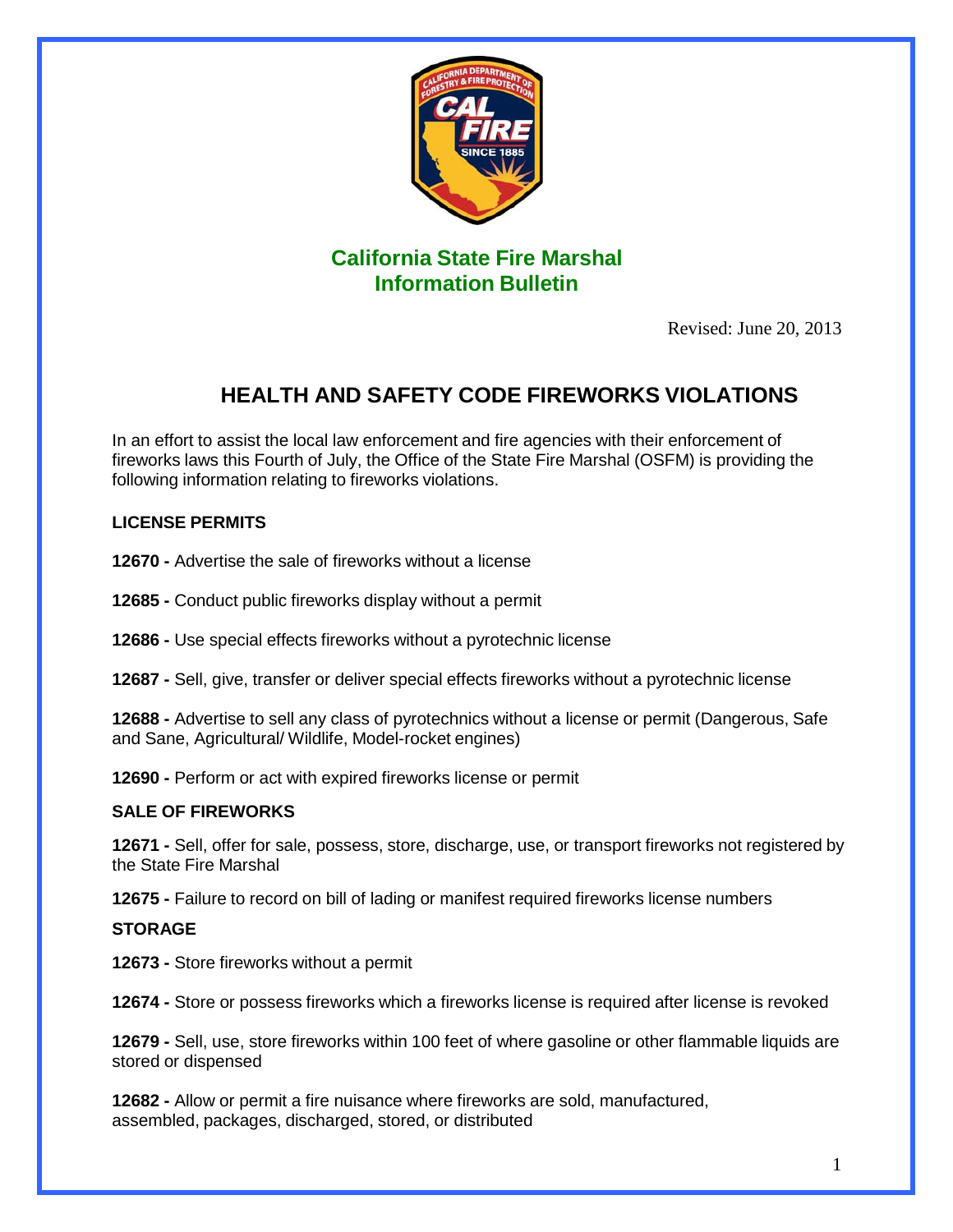

Revised: June 20, 2013

## **DANGEROUS FIREWORKS**

**12676 -** Sell, transfer, give or otherwise convey title of dangerous fireworks unless receiver has a valid permit

**12677 -** Posses dangerous fireworks with out a permit

**12680 -** Place, throw, ignite, or discharge dangerous fireworks at a person or crowd where injury can occur or creating chaos, fear, or panic

**12689a -** Sell, give or deliver dangerous fireworks to anyone under 18

## **EMERGENCY SIGNALING DEVICE**

**12683-** Sell, use discharge an unregistered emergency signaling device

**12684-** Use emergency signal device for other than intended purpose

### **AGRICULTURAL AND WILDLIFE FIREWORKS**

**12678 -** Use agricultural or wildlife fireworks without permit

### **SAFE AND SANE FIREWORKS**

**12672 -** Sell Safe and Sane Fireworks other than from noon June 28 - noon July 6

**12681 -** Sell or transfer Safe and Sane Fireworks at other than fixed place of business

**12689b -** Sell, give or deliver Safe and Sane Fireworks to anyone under 16 years of age (Illegal)



#### IF AN ITEM DOES NOT BEAR THIS **SEAL, IT IS ILLEGAL!**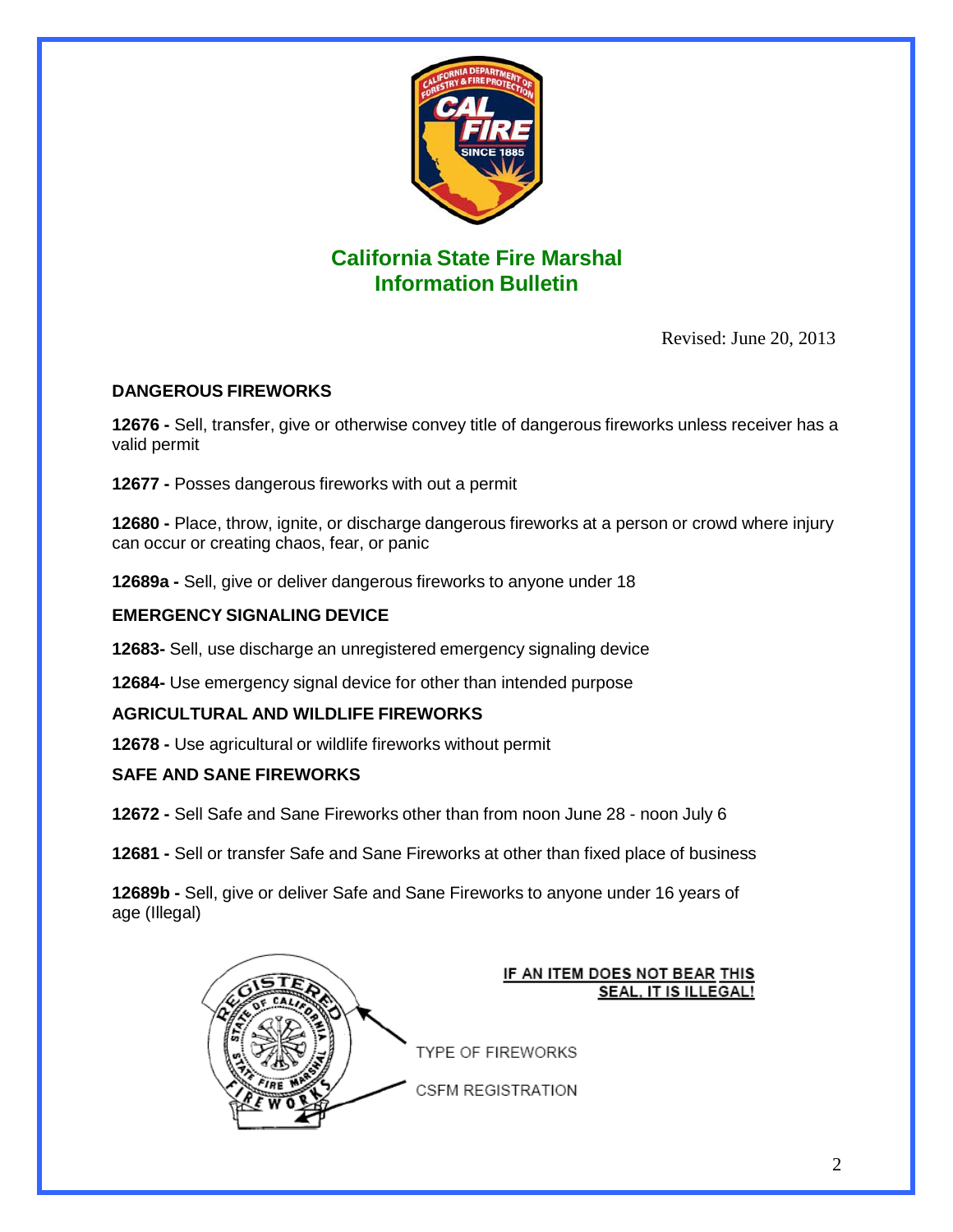

Revised: June 20, 2013

## **HEALTH AND SAFETY CODE FIREWORKS**

### **POSSESSION OF DANGEROUS FIREWORKS - PENALTIES**

**12700 (Health & Safety Code) - (a)** Except as provided in Section 12702 and subdivision (b), any person who violates any provision of this part, or any regulation issued pursuant to this part, is guilty of a misdemeanor, and upon conviction shall be punished by a fine of not less than five hundred dollars (\$500) nor more than one thousand (\$1,000) or by imprisonment in the county jail for not exceeding 1 year, or by both such fine and imprisonment.

(**b**) A person who violates any provision of this part or any regulations issued pursuant to this part, by possessing dangerous fireworks shall be subject to the following:

(1) A person who possesses a gross weight, including packaging, of less than 25 pounds of unaltered dangerous fireworks as defined in Section 12505, is guilty of a misdemeanor, and upon conviction shall be punished by a fine of not less than five hundred dollars (\$500) or more than one thousand dollars (\$1000), or by imprisonment in the county jail for not exceeding one year, or both that fine and imprisonment. Upon a second or subsequent conviction a person shall be punished by a fine of not less than one thousand dollars (\$1000) or by imprisonment in the county jail not exceeding one year or by both that fine and imprisonment. (1)

(2) A person who possesses a gross weight, including packaging, of not less than 25 pounds or more than 100 pounds of unaltered dangerous fireworks, as defined in Section 12505, is guilty of a public offense, and upon conviction shall be punished by imprisonment in the county jail for not more than one year, or by fine of not less than one thousand dollars (\$1,000) or more than five thousand dollars (\$5,000), or by both that fine and imprisonment

(3) A person who possesses a gross weight, including packaging of not less than 100 pounds or more than 5000 pounds of unaltered dangerous fireworks, as defined in Section 12505, is guilty of a public offense, and upon conviction shall be punished by imprisonment in the state prison or the county jail for not more than one year or by a fine of not less than five thousand dollars (\$5000) or more than ten thousand dollars (\$10,000), or by both that fine and imprisonment

(4) A person who possesses a gross weight, including packaging, of more than 5,000 pounds of unaltered dangerous fireworks, as defined in Section 12505, is guilty of a public offense, and upon conviction shall be punished by imprisonment in the state prison or the county jail for not more than one year, or by a fine of not less than ten thousand dollars (\$10,000) or more than fifty thousand dollars (\$50,000), or by both that fine and imprisonment.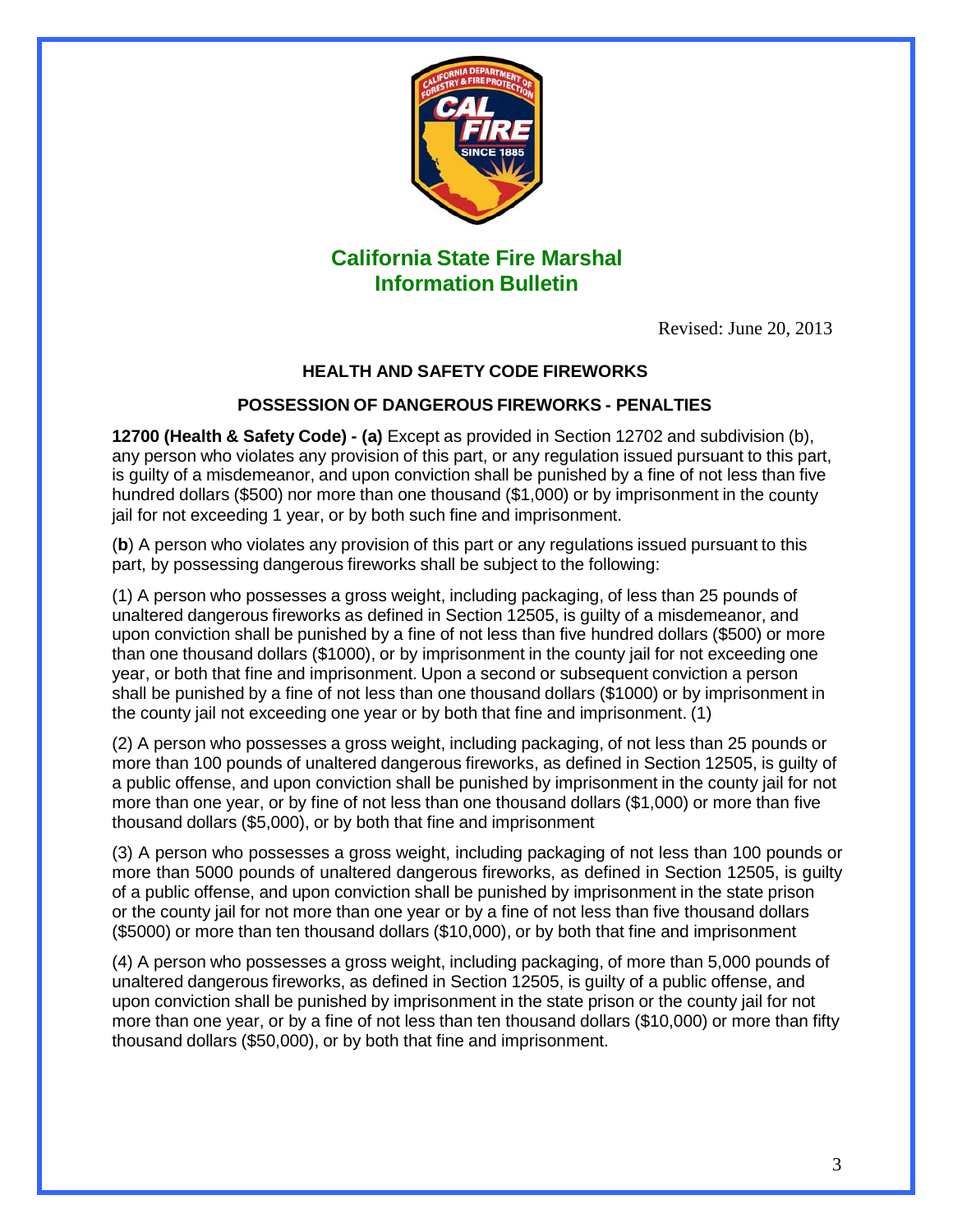

Revised: June 20, 2013

**12702a (Health & Safety Code) -** Any person who violates this part by selling, giving, or delivering any dangerous fireworks to any person under 18 years of age is guilty of a misdemeanor and upon a first conviction shall be punished as prescribed in subdivision (b) of Section 12700

**12702b (Health & Safety Code) -** Upon a second or subsequent conviction of the offense, the person shall be punished by an additional fine of five thousand dollars (\$5000), or by imprisonment in the county jail for up to one year or by both that fine and imprisonment. The person shall not be granted probation and the execution of the sentence imposed upon the person shall not be suspended by the court.

## **FIREWORKS ARE EXCLUDED FROM EXPLOSIVES LAW**

**12540 (Health & Safety Code)-** Items classified as FIREWORKS are generally excluded from explosives law. Exception: Large firecracker items such as; M -80, M -100, M -1000, Silver Salute, Brown Bomber, 1/4 stick, 1/2 stick, full stick, etc, are considered explosives. Not legal anywhere in the U.S.

### **CALIFORNIA CODE OF REGULATIONS SEC. 980(F)(1)**

The term "firecracker" means a device consisting of an explosive pyrotechnic in an amount not to exceed 50 milligrams (.772 grains) in weight in a fused container whose primary function is to produce an audible effect. All firecrackers are classified as "dangerous fireworks". Devices similar in construction to "firecrackers" which exceed .772 grains shall be considered as EXPLOSIVES in accordance with Health & Safety Code 12000, et seq.

### **OTHER APPLICABLE LAWS**

**12303 (Health & Safety Code) -** Possession of Explosives without valid permit

**12305 (Health & Safety Code) -** Illegal Possession of Explosive

**16460 (Penal Code) –** Destructive device defined

**16510 (Penal Code) –** Explosive defined

**18720 - 18780 (Penal Code) -** Destructive Device Violations

**452 (Penal Code) -** Reckless Burning